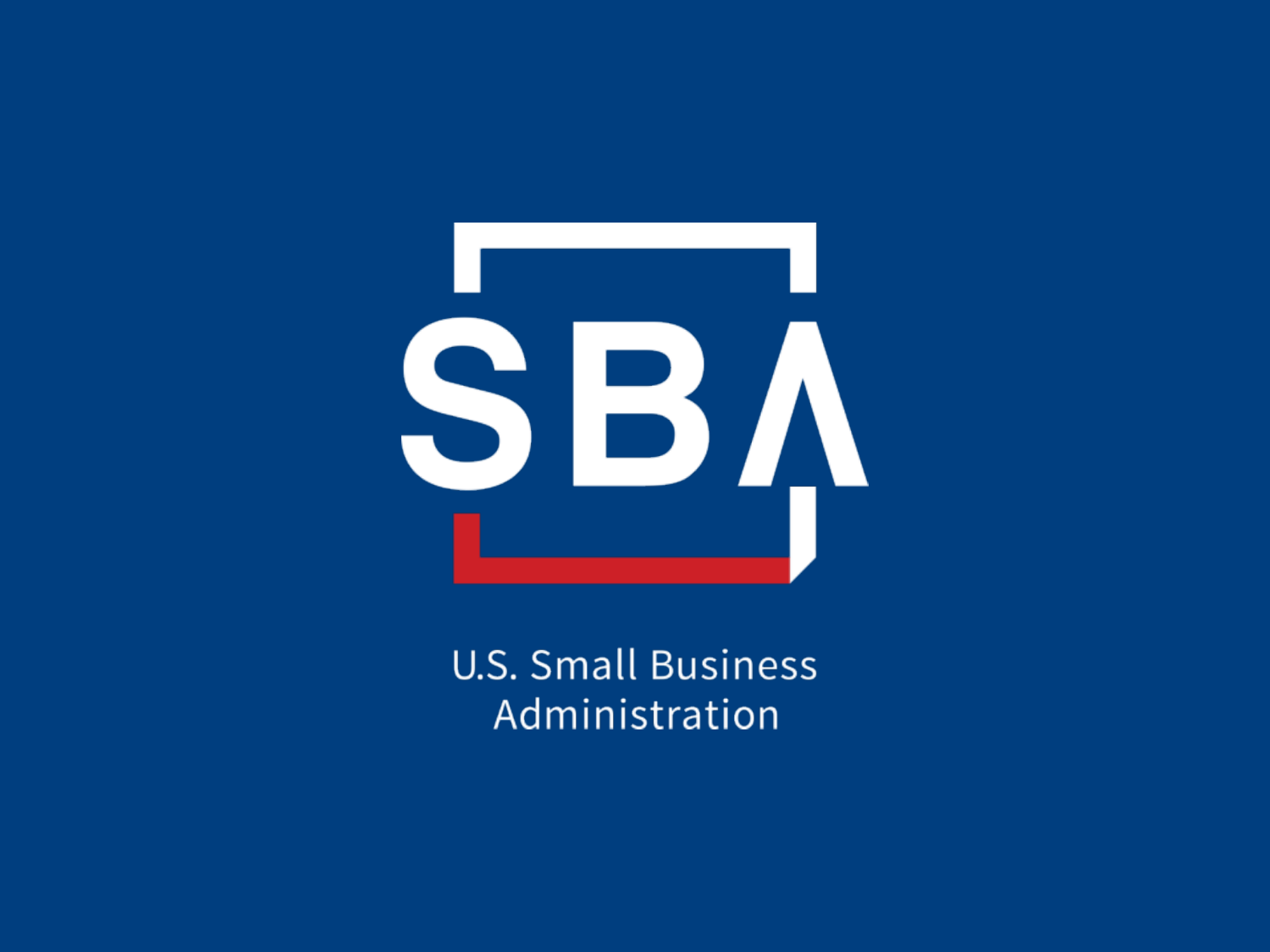**Refresher**

• **Definitions**



- **Agent** means an authorized representative, including an attorney, accountant, consultant, packager, **lender service provider**, or any other person representing an applicant or participant by conducting business with SBA. (13 CFR 103.1(a))
- A **Lender Service Provider** ("LSP") is an **Agent** who carries out lender functions in originating, disbursing, servicing or liquidating a specific SBA business loan or loan portfolio for compensation from the Lender. 13 CFR §103.1(d) and SOP 50 10 5(J), Subp. B, Ch. 3, Para. IX.A.3.

(All references to the SOP hereinafter will be to SOP 50 10 5(J), Subp. B, Ch.3)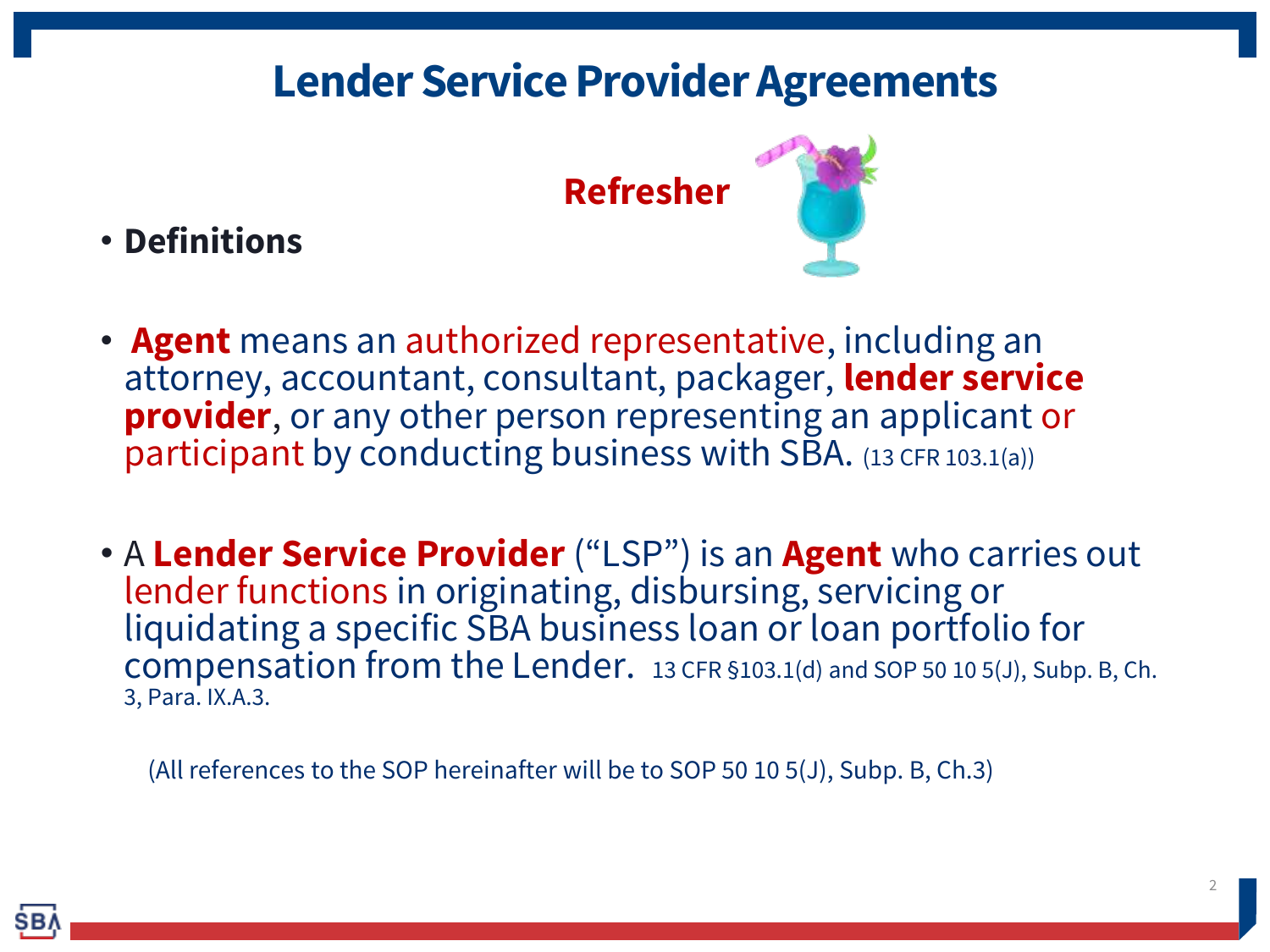- A lender must have a continuing ability to evaluate, process, close, service, liquidate and litigate small business loans. (13 CFR 120.410)
- A lender may contract with a third party (Lender Service Provider (LSP)) to **assist** the lender with one or more of these functions.
- The lender itself, not the LSP, must be able to demonstrate that it exercises day-to-day responsibility for evaluating, processing, closing, disbursing, servicing, liquidating and litigating its SBA portfolio.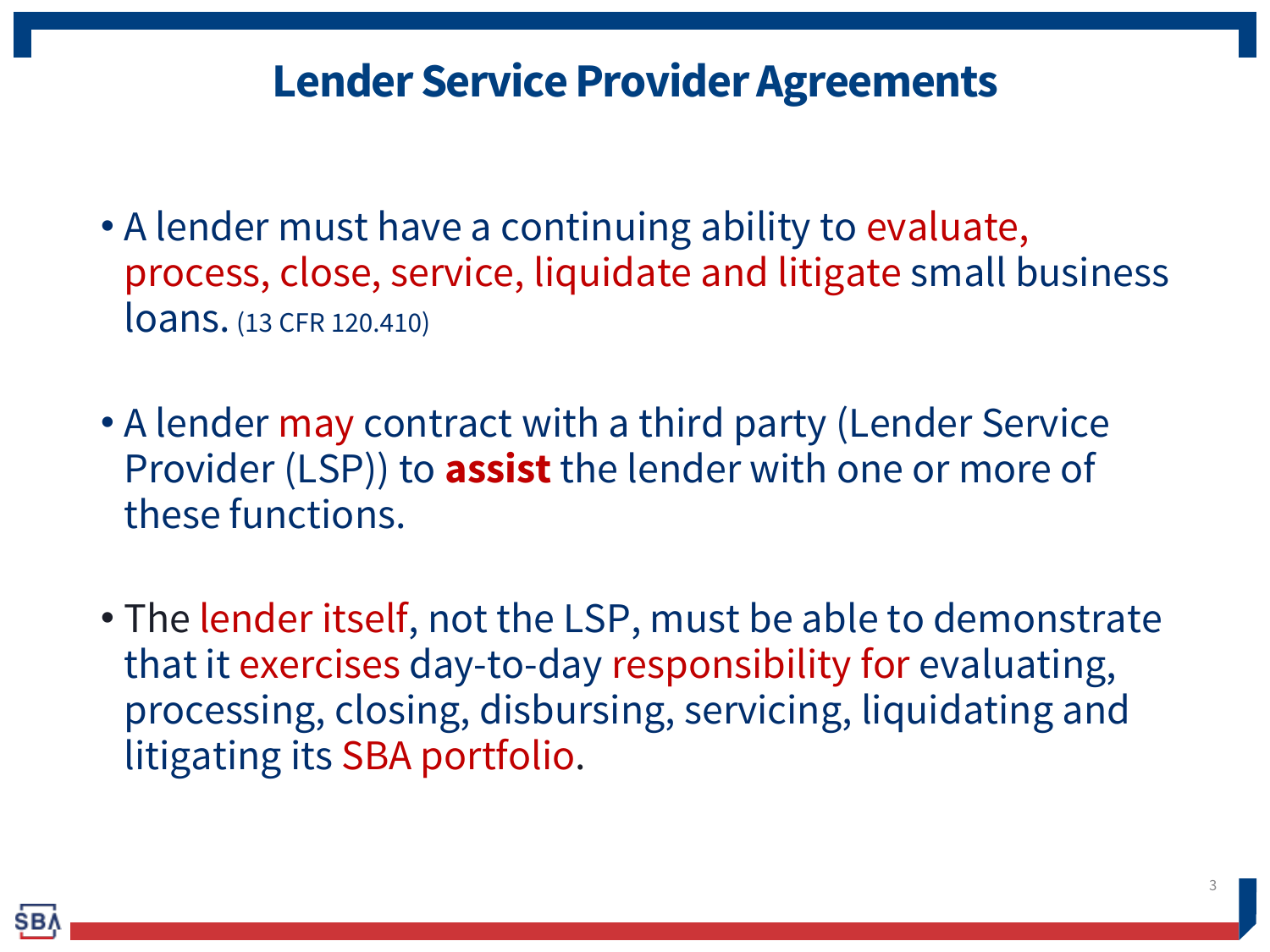

## • An LSP Agreement may **not** grant the LSP power of attorney to act on behalf of the Lender.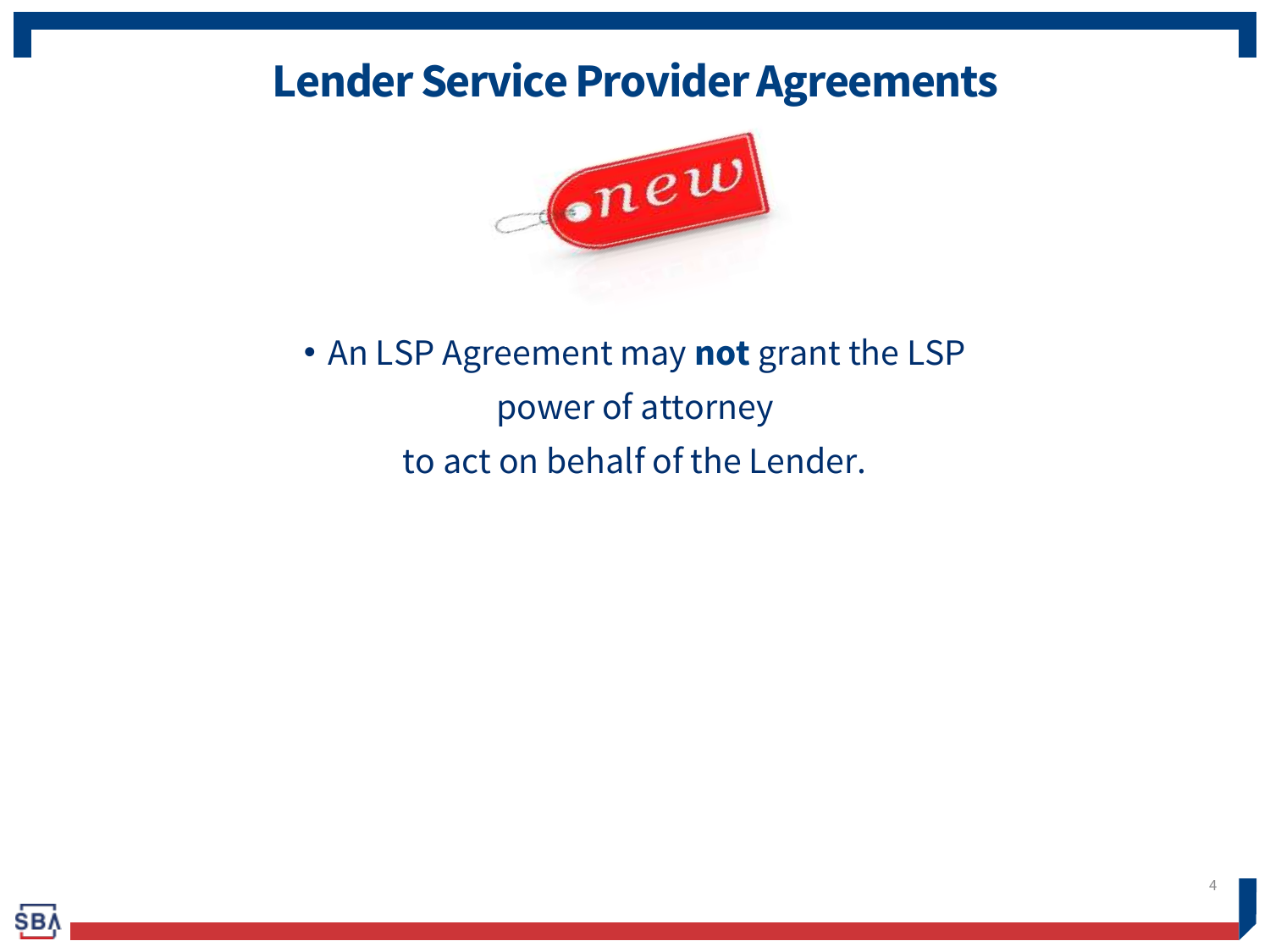

- If the Lender plans to engage an LSP to handle its SBA borrower payments, the funds must be held in an account in the Lender's name, and not in the name of the LSP.
	- The LSP may be permitted access to the account in order to process payments.
	- For those loans where the guaranteed portion has been sold on the secondary market, the account must be titled in accordance with SBA Form 1086 "Secondary Participation Guaranty Agreement".
- LSPs may not net their fees out of any borrower payments or other funds collected on the Lender's behalf.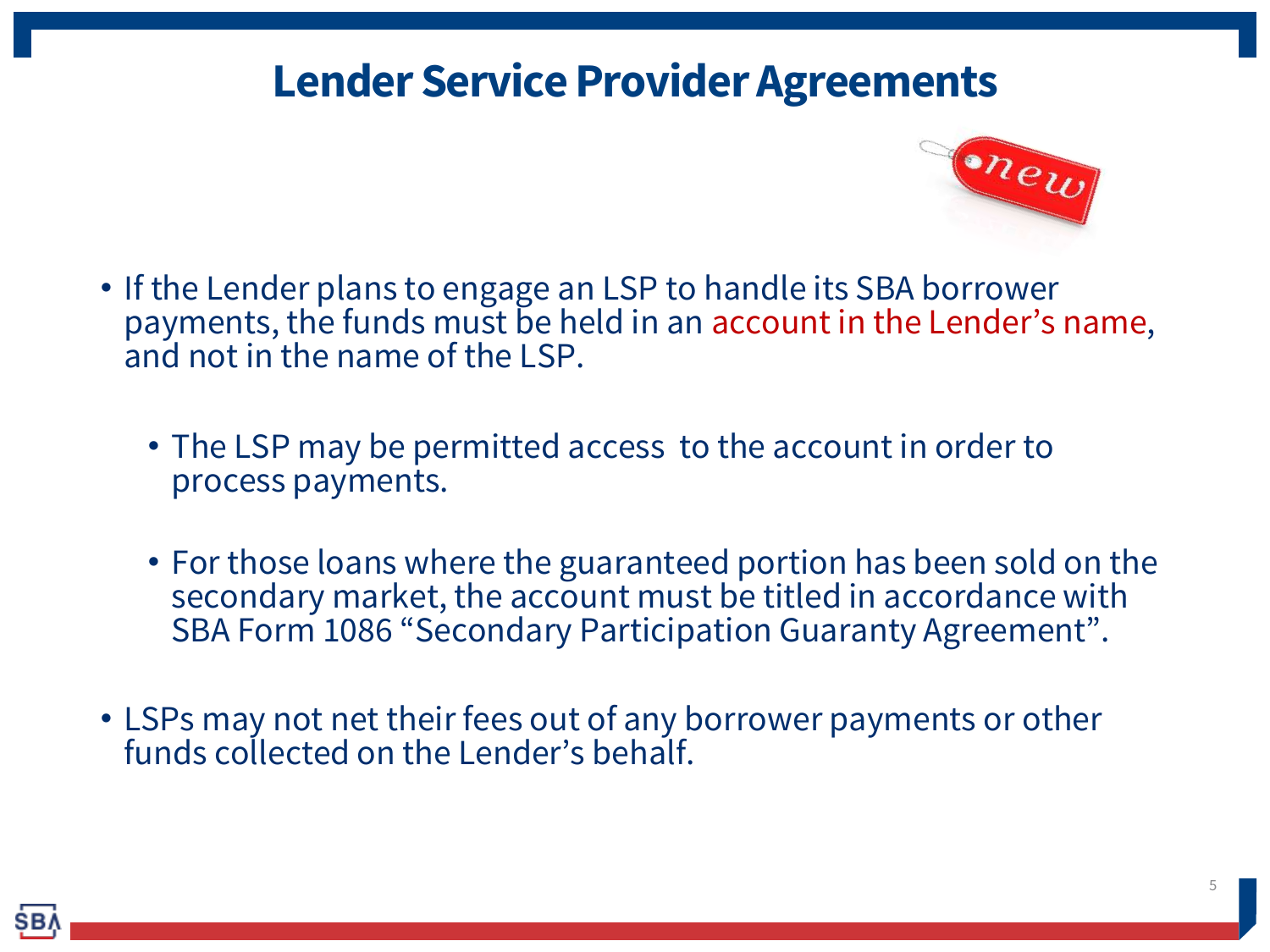**Where Do LSP Agreements Come From?** 

• SBA does not provide a form of LSP Agreement, but expects Lenders and LSPs to negotiate the terms of the contracts to meet the needs of the Lender.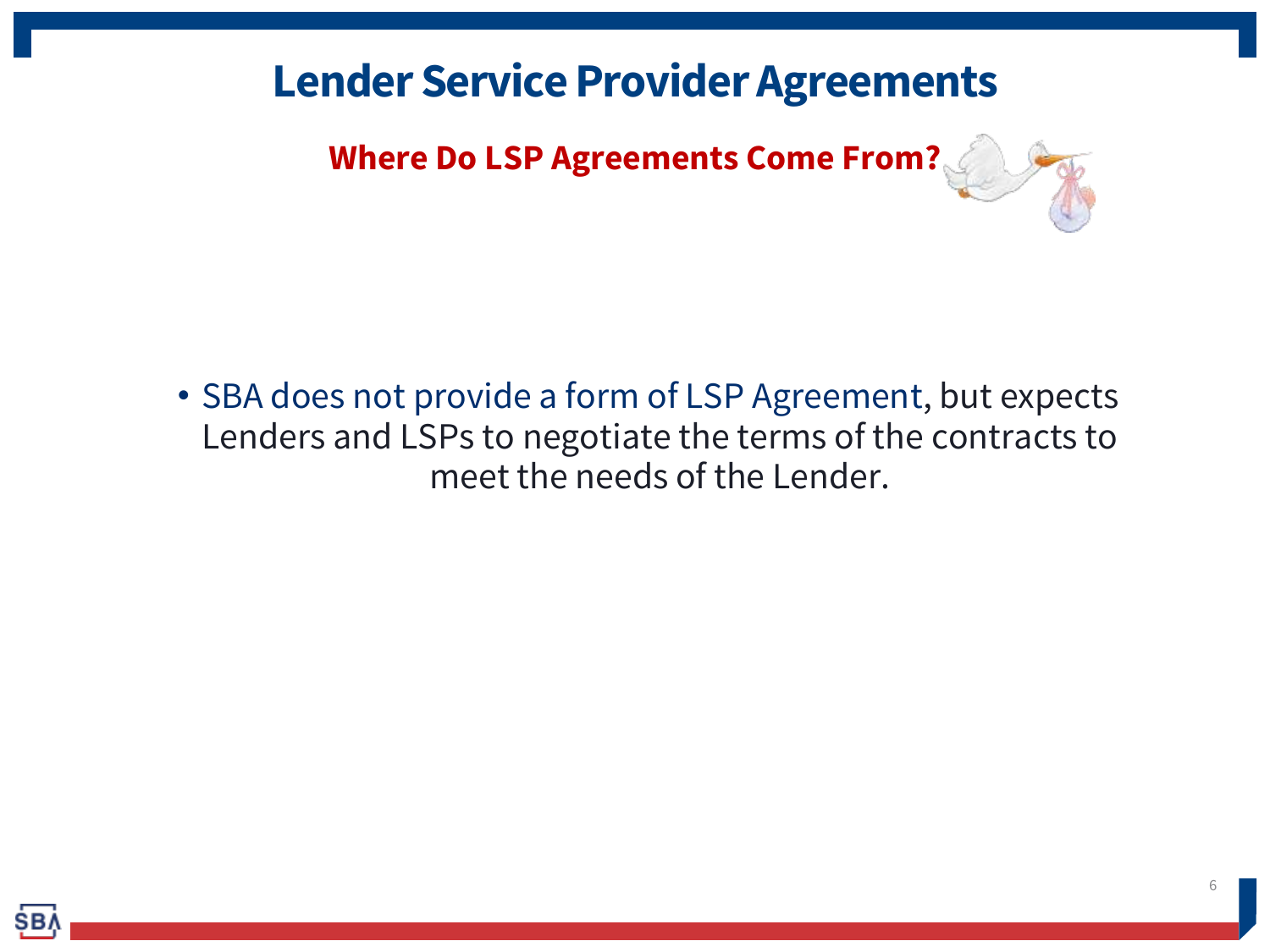#### **Ingredients of an LSP Agreement**



 $\triangleright$ Identification of both parties, including full legal name, Trade name or dba (if any); address; contact person's name, address, phone number and email address. Also the Lender's Location ID.

• The services to be provided must be specifically identified.

 $\triangleright$  There must be a statement that the Lender bears full responsibility for all aspects of its 7(a) loan operation, including, but not limited to, approvals, closings, disbursements, servicing actions, and due diligence.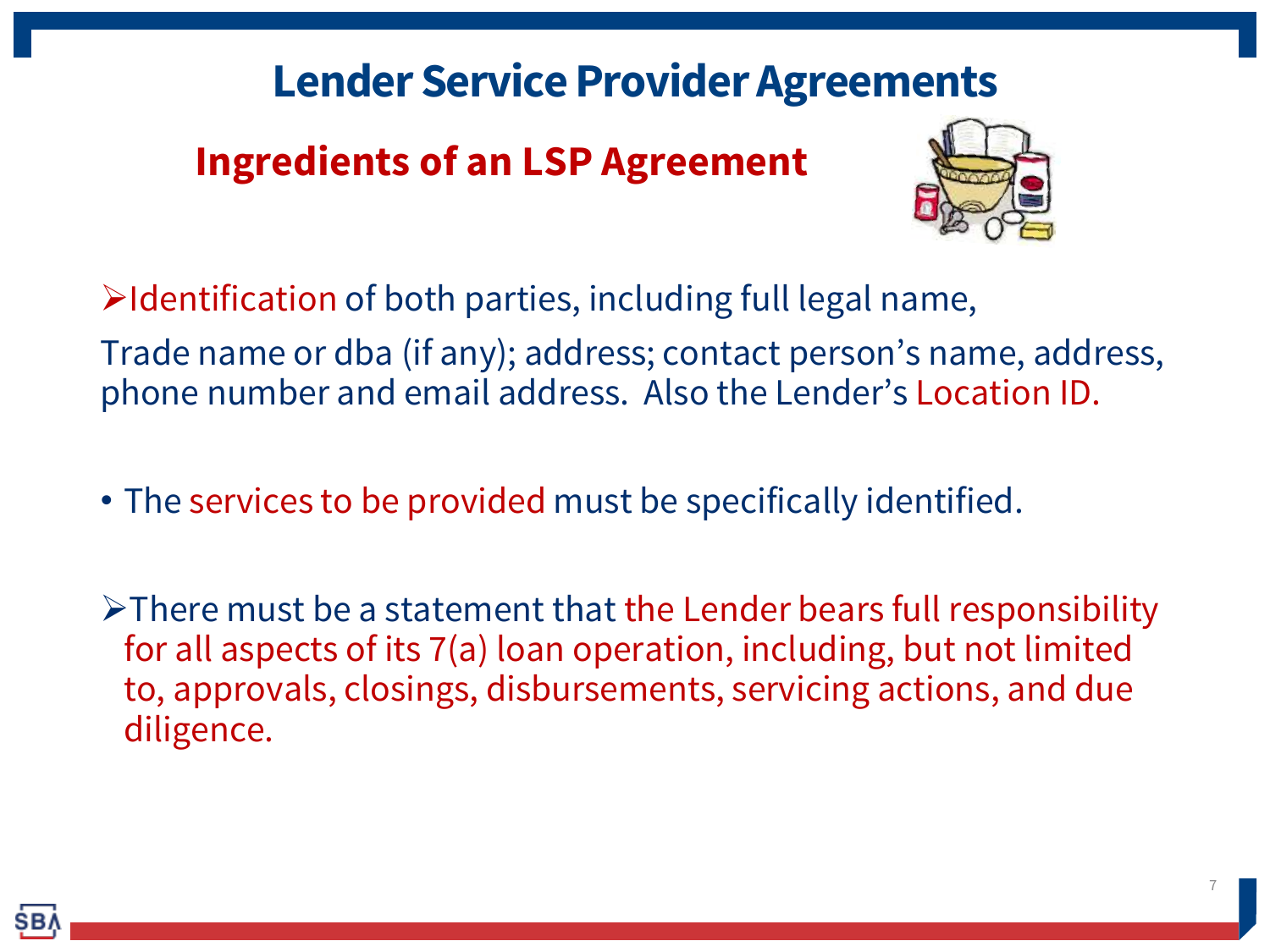

If the Lender has authorized the LSP to access SBA's Capital Access Financial System (CAFS), including E-Tran and SBA One, on the Lender's behalf, the Lender must acknowledge that it is responsible for all entries and certifications made into CAFS by the LSP.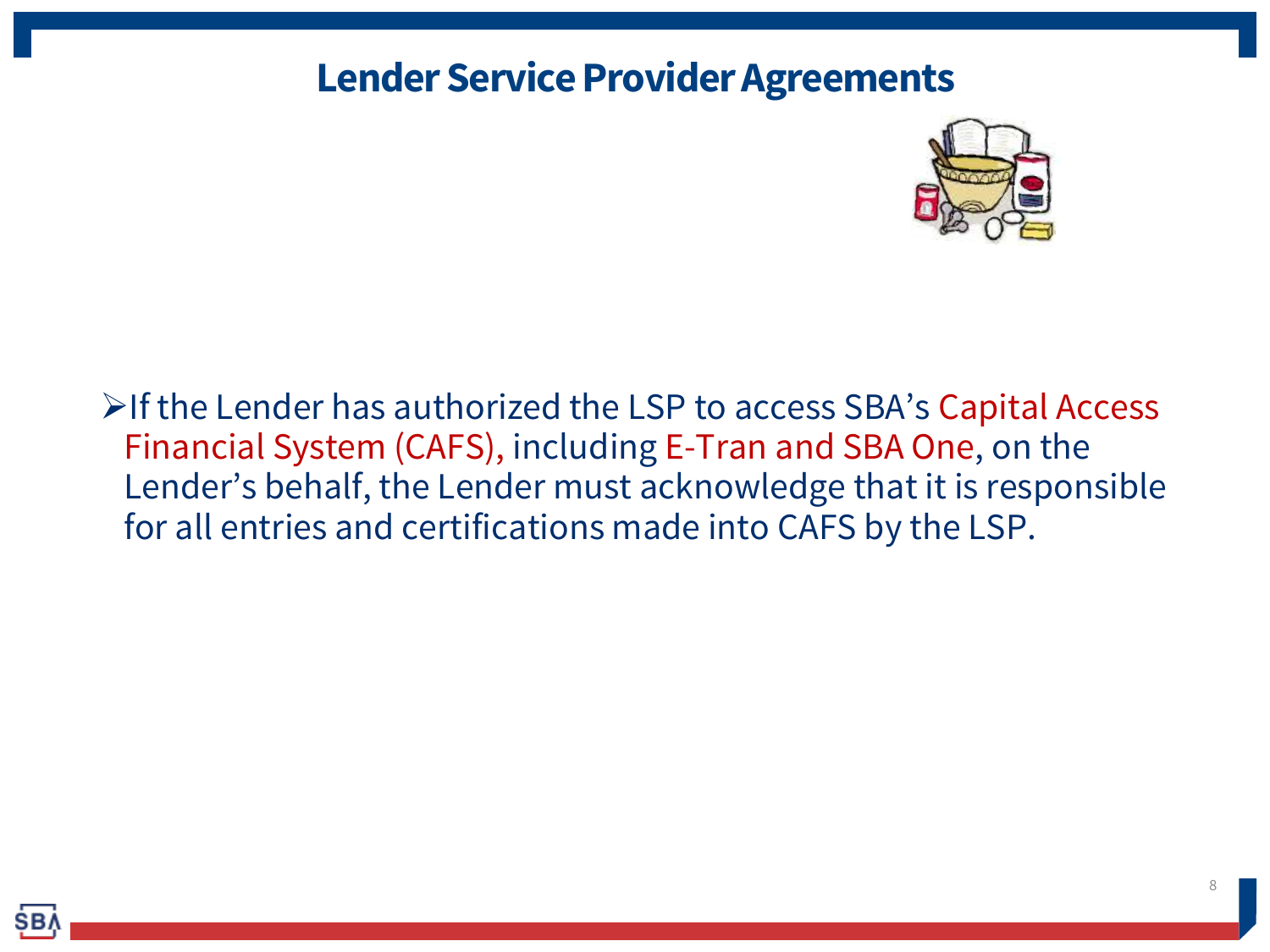

- Compen\$ation: The compensation must be specifically explained as to what will be charged for each type of service, and must state that the fees are for services actually performed.
	- Fees related to assisting the Lender with packaging, processing or underwriting cannot be contingent on whether the loan is approved or closed.
	- The contract must state that all compensation paid to the LSP will be paid by the Lender, and that the Lender and the LSP are prohibited from charging the Applicant for the same services.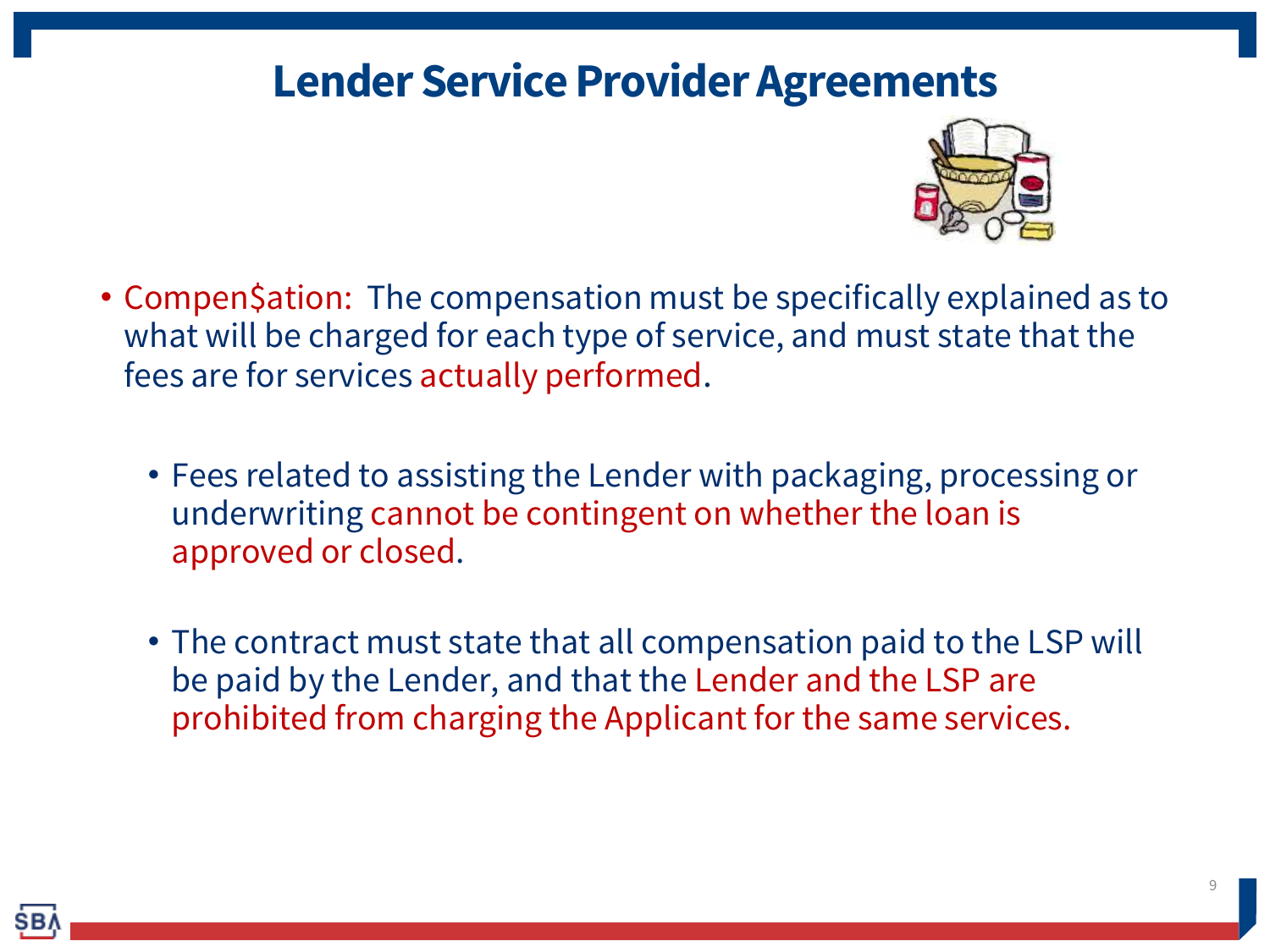

- The Lender and the LSP cannot share in any Secondary Market premium. (13 CFR § 120.222)
- The billing for loan packaging or other loan processing services must identify the Applicant's name.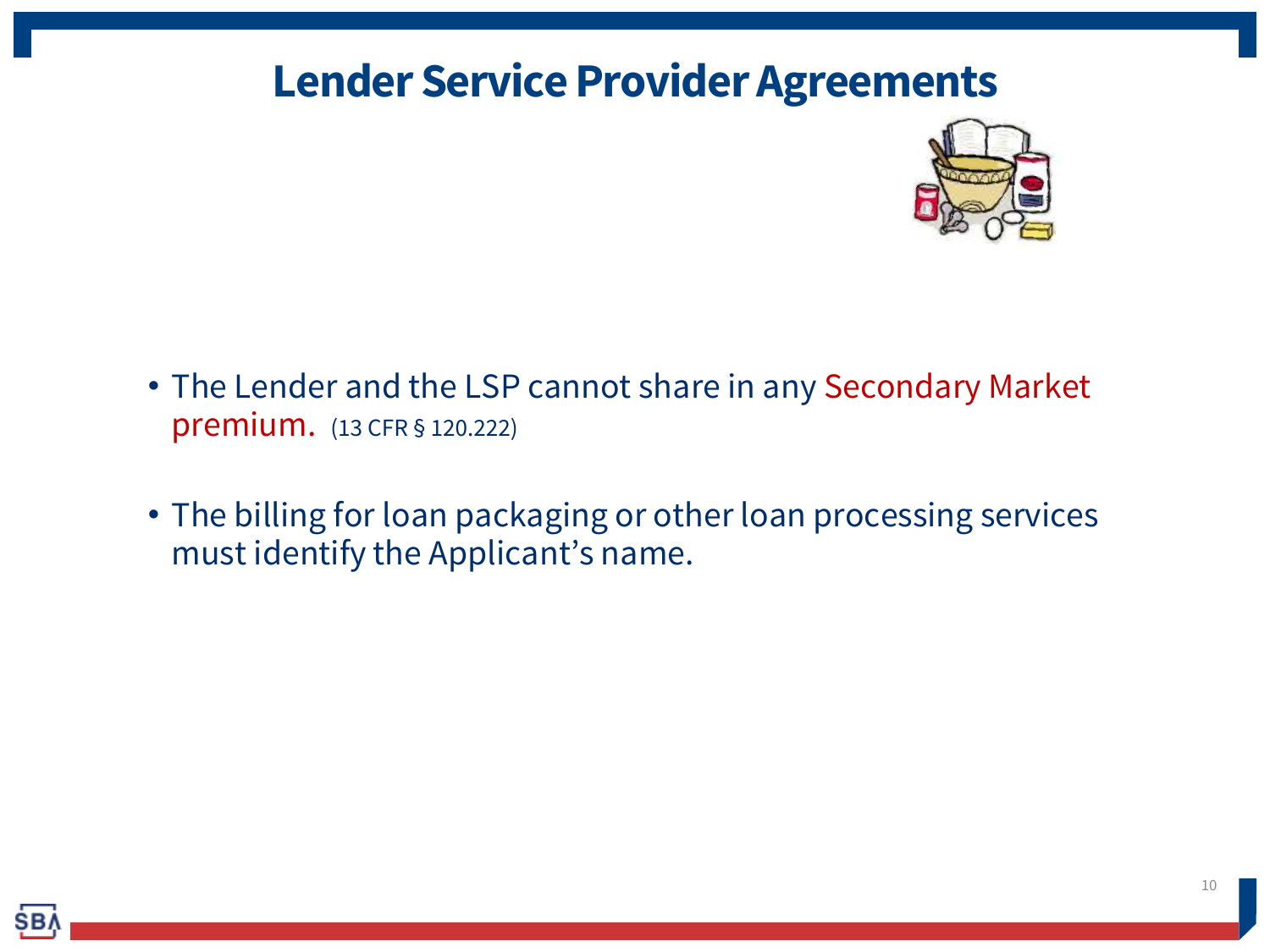

- The full term of the contract, including renewal options, must be stated.
- The contract must identify terms and conditions satisfactory to SBA that permit either party to terminate the contract prior to its expiration.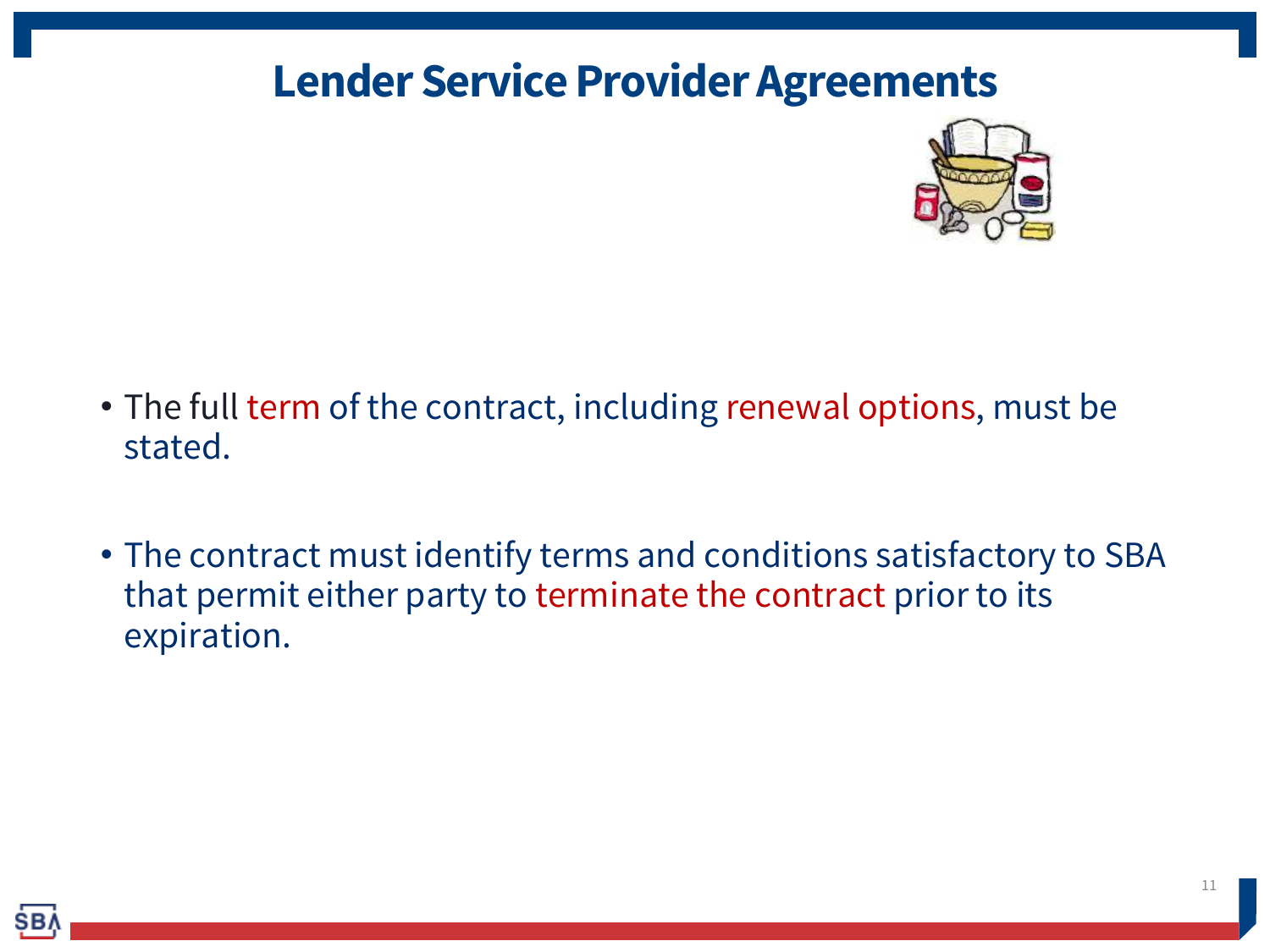

- The contract must also contain the following statements or disclosures:
	- The Lender and the LSP will not engage in the sharing of Secondary Market premium.
	- The LSP will not assume a portion of the risk of the unguaranteed portion of any loan.
	- $\triangleright$  Disclosure by the LSP of any affiliations with other financial institutions, commercial lenders, CDCs, CUSOs, CUs other LSPs or loan brokers. (See 13 CFR § 121.103 re: "Affiliation".)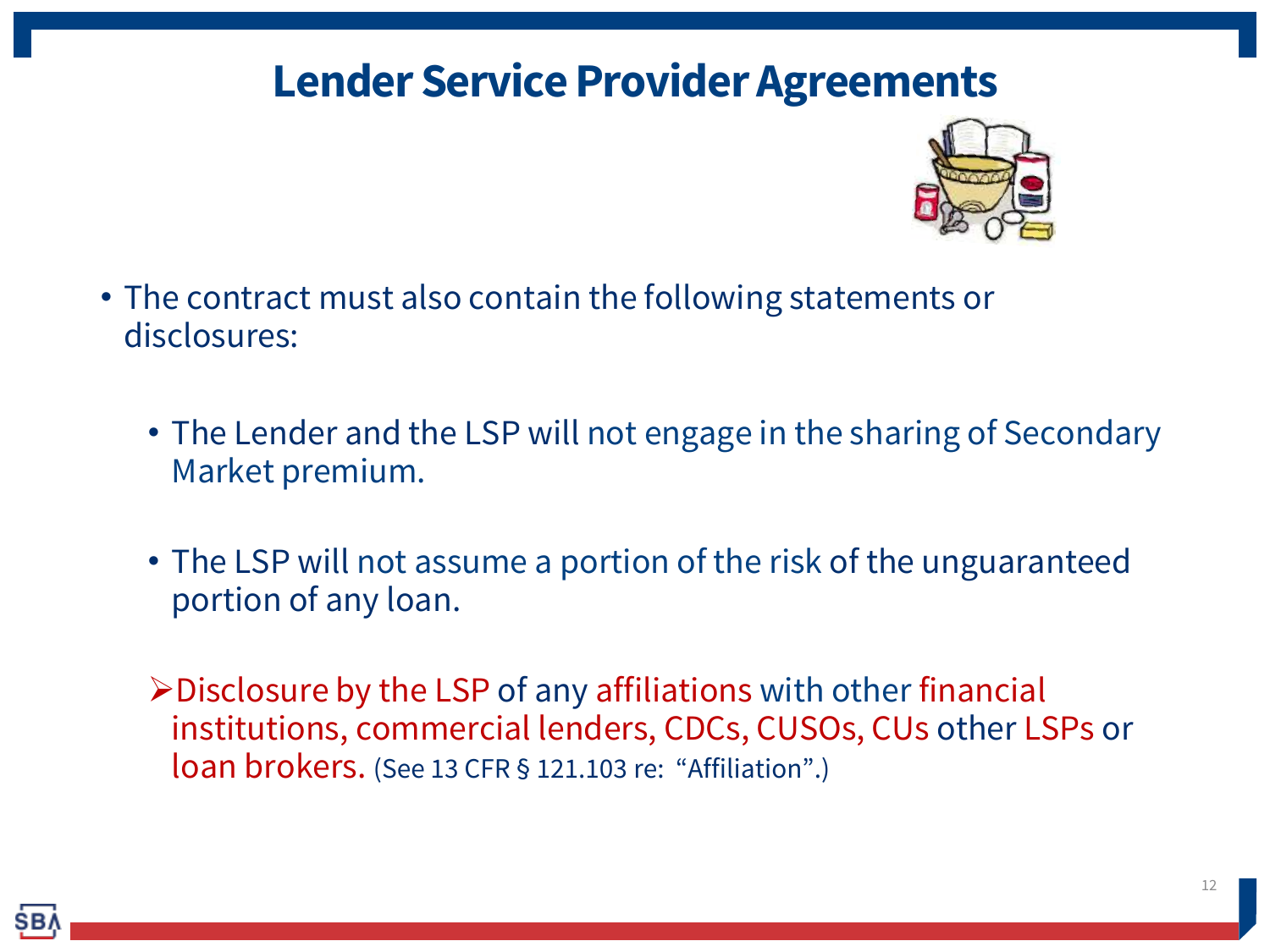

- Disclosure of any prior or existing relationship, other than the contractual one created by the Agreement, **or** a statement that no such relationship exists.
- The agreement is subject to all applicable laws, regulations, and policies including all SBA Loan Program Requirements.
- $\triangleright$ In the event this LSP Agreement conflicts with any other contract or agreement between the parties, now or in the future, this LSP Agreement will control with respect to Lender's SBA loan portfolio.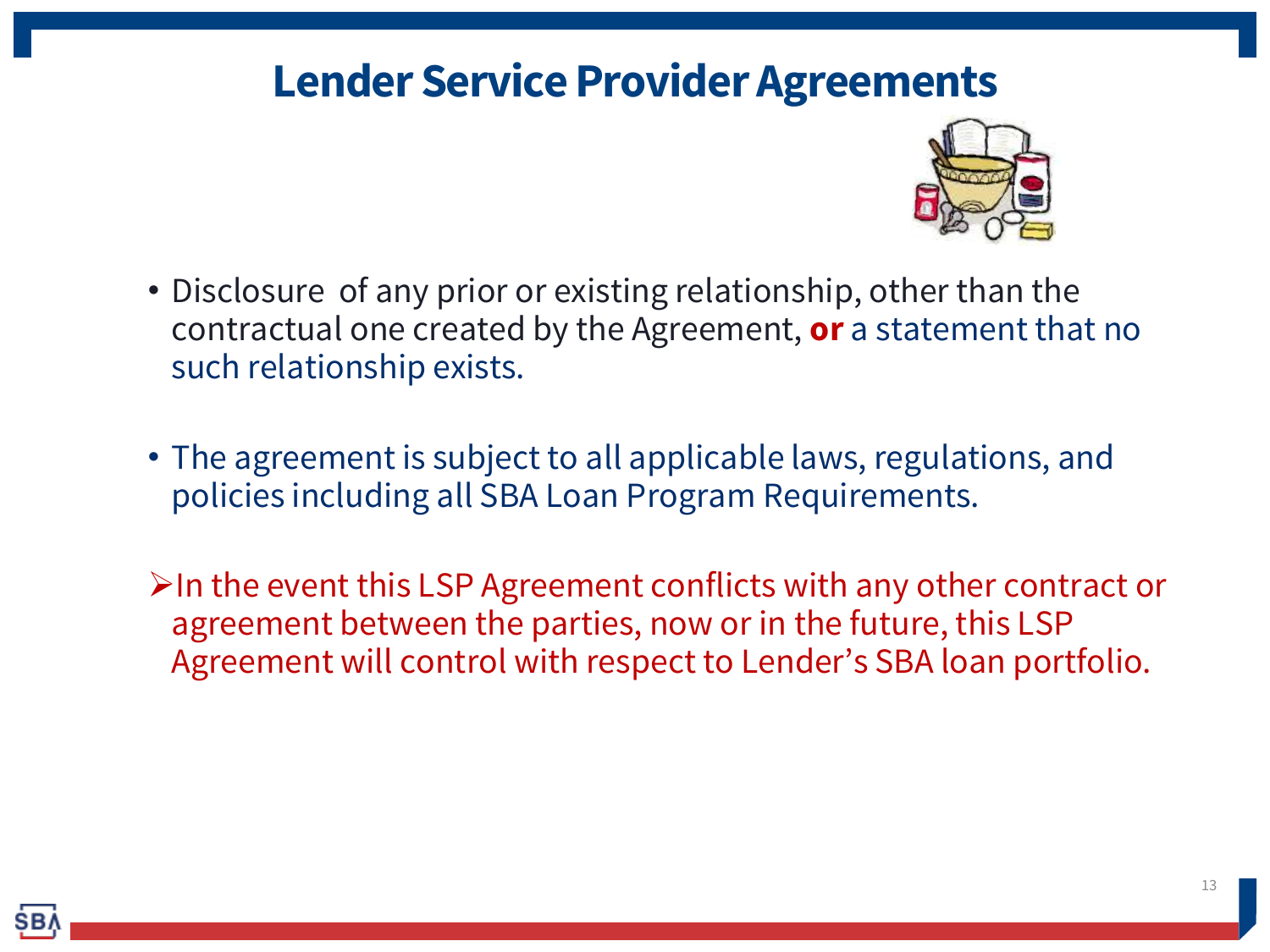**No longer required** is the sentence:

This agreement is binding on any affiliates and successors of the Lender and the LSP.

 $10/$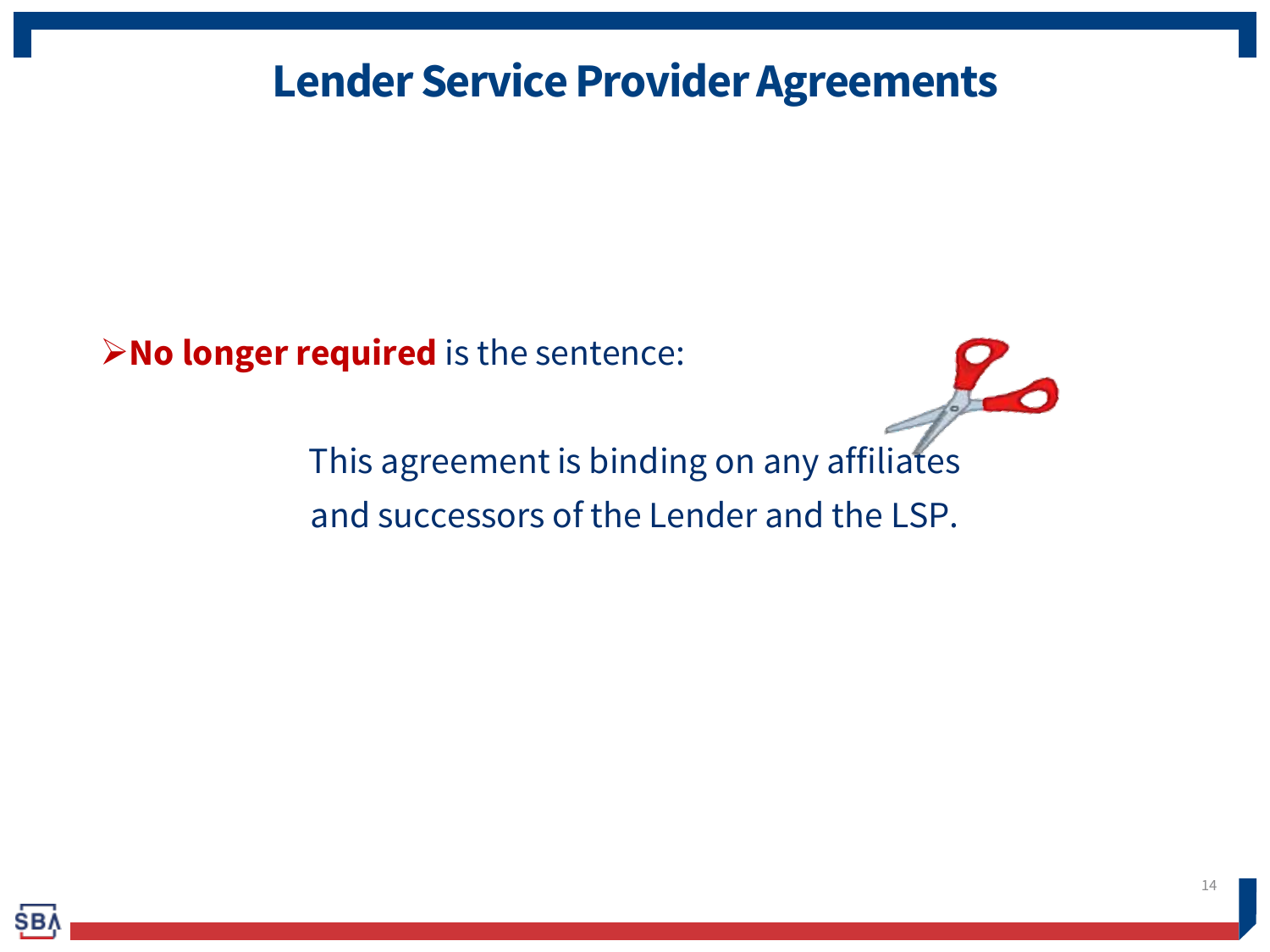

**The new disclosures and statements must be incorporated into all LSP Agreements, including those that were approved prior to January 1, 2018.**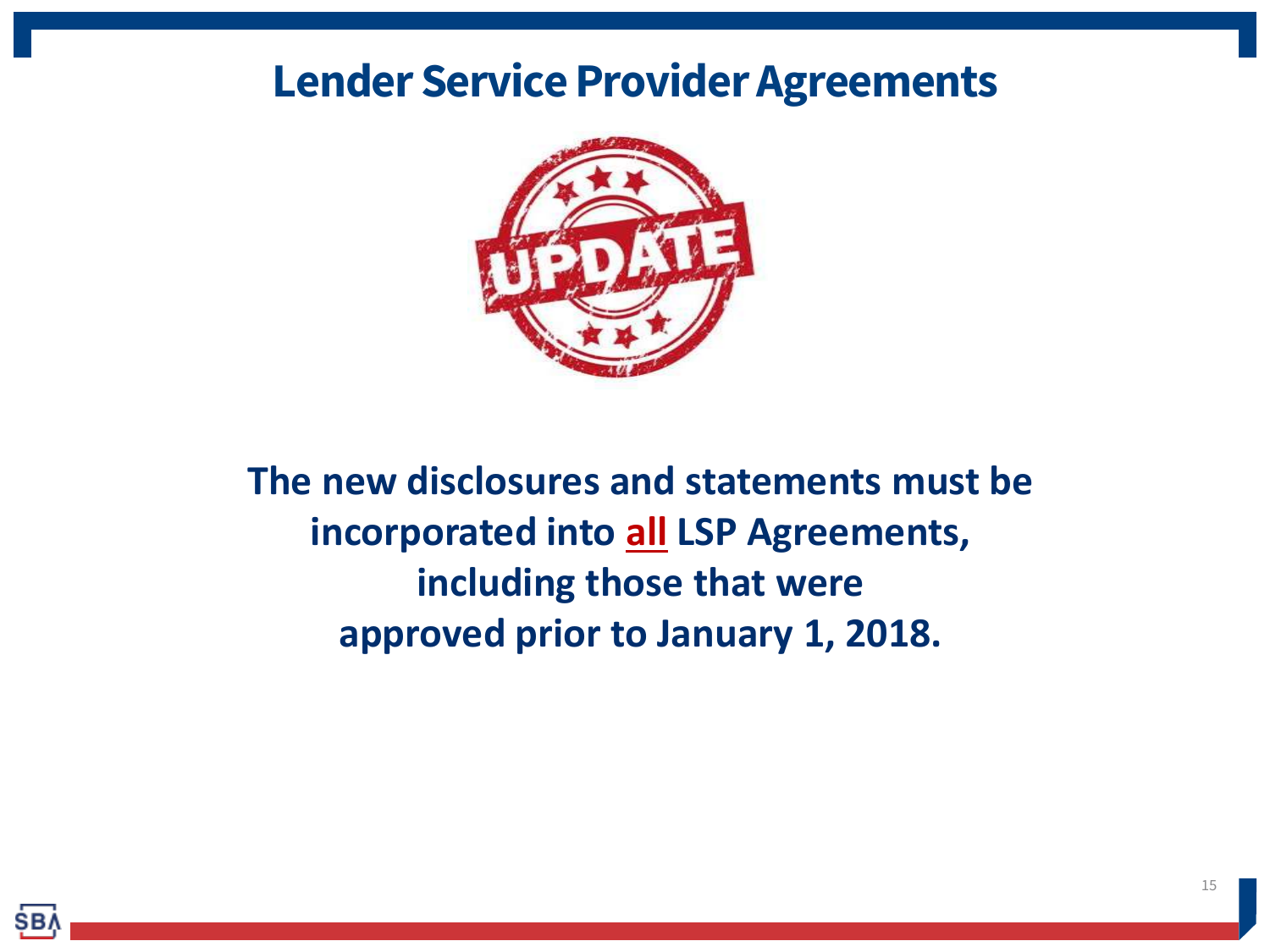

- All participating Lenders must submit each LSP Agreement to the LGPC for review.
- Lenders may submit the agreements to **[LSPAgreements@sba.gov.](mailto:LSPAgreements@sba.gov)**
- If there are any changes to an LSP Agreement after review by the SBA, the Lender must submit the revised Agreement to SBA for review.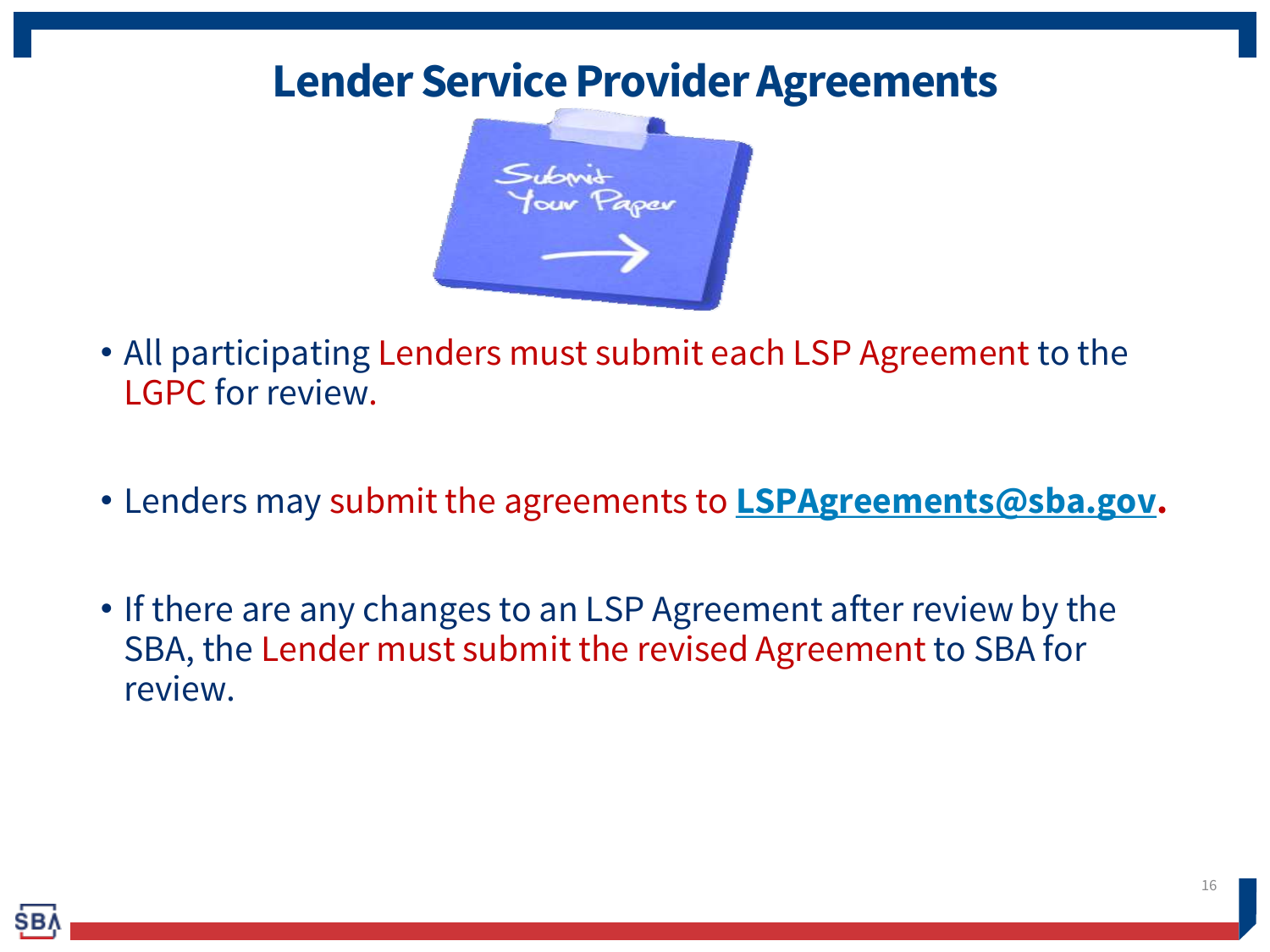

- As always, we ask that all documents submitted bear a descriptive title and subject line (e.g., "**LSPA – [lender name] and [LSP name**]". This greatly reduces the possibility of errors on our part in a high volume environment.
- We cannot accept **encrypted** documents.
- When and if either party terminates the Agreement, **let us know!**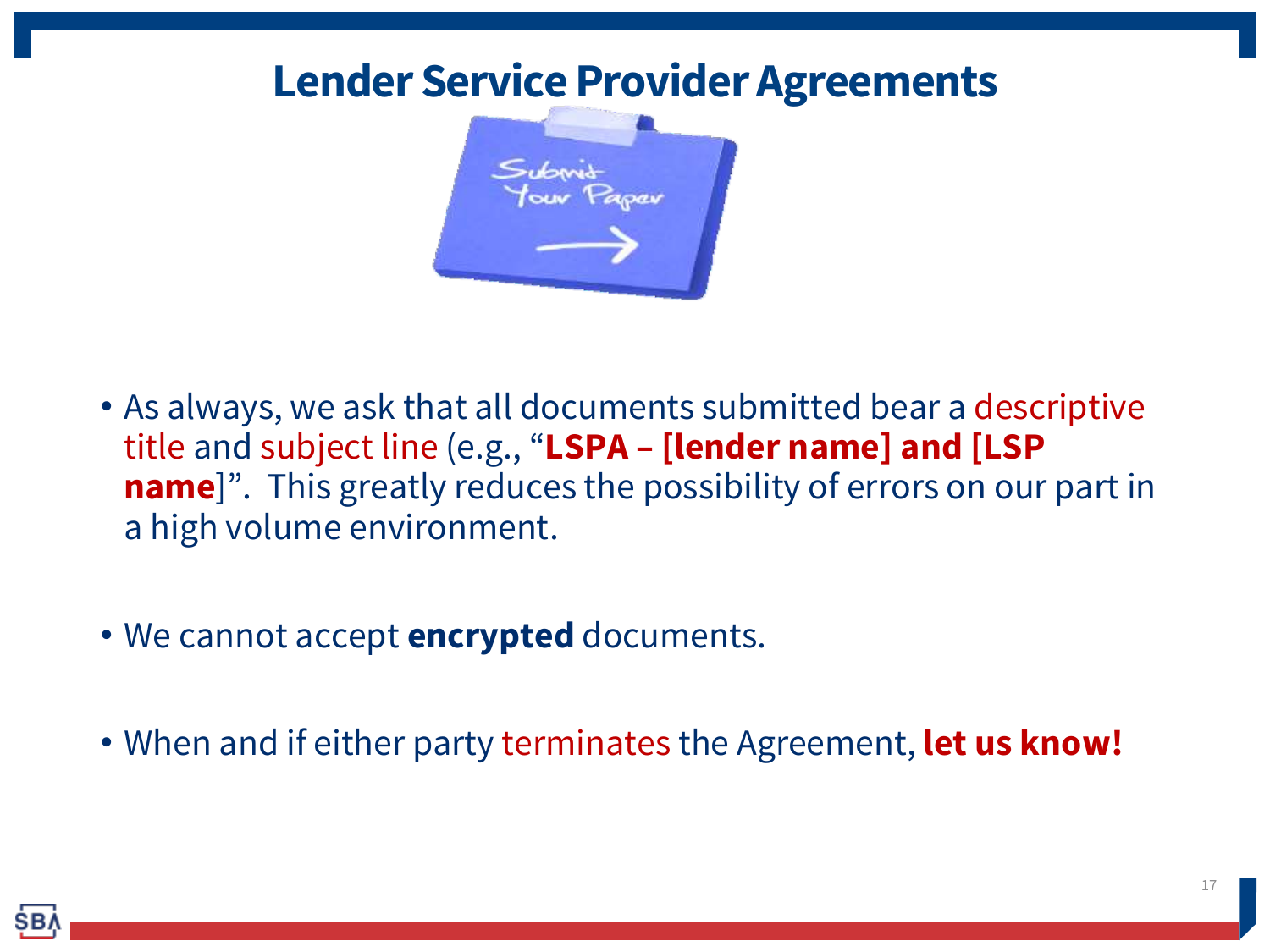#### **A little more on fees ….**



• **Subject to the prohibition on splitting premiums, lenders have reasonable discretion in setting compensation for Lender Service Providers. However such compensation may not be directly charged to an Applicant or borrower.** (13 CFR § 103.5(c))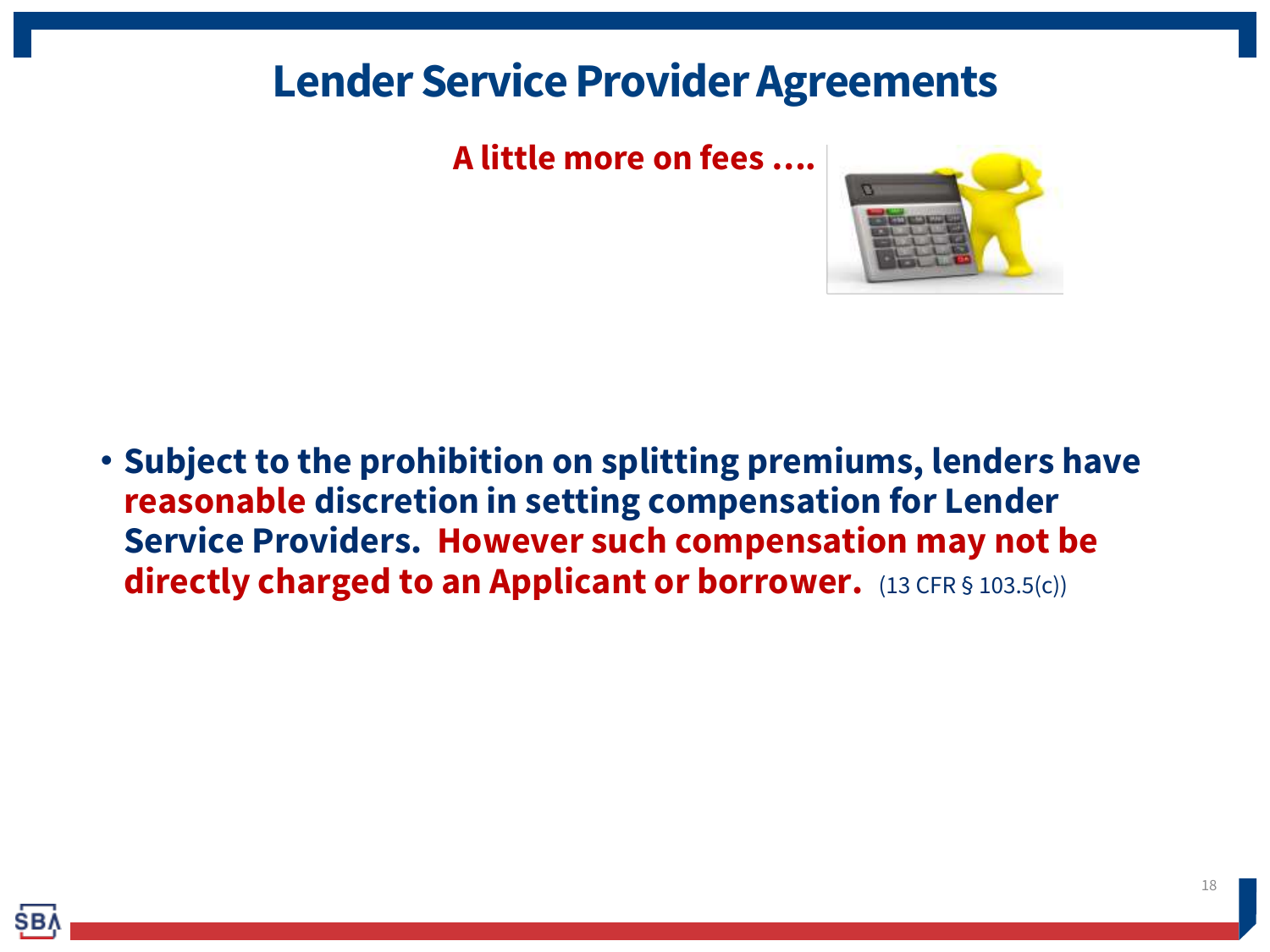